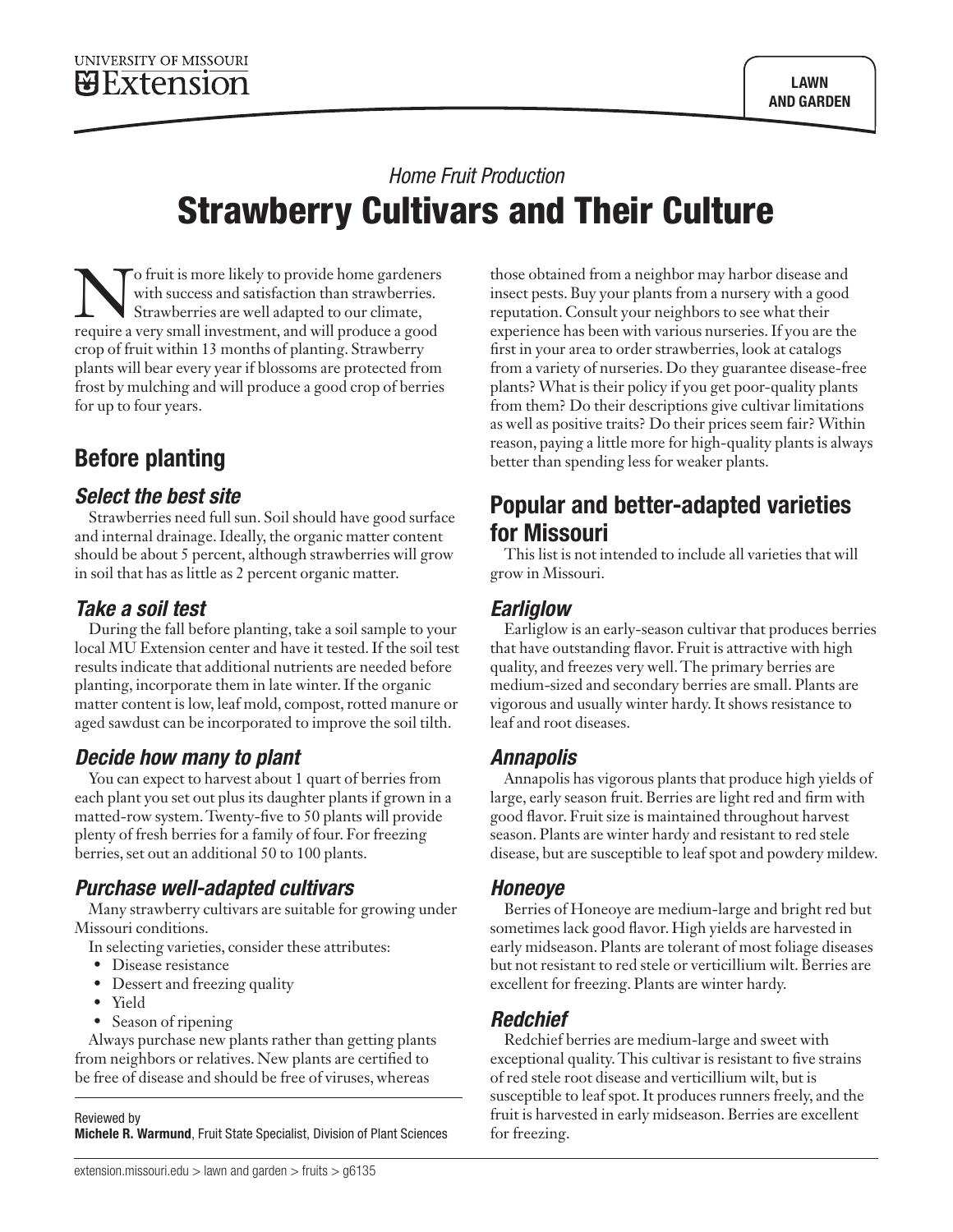#### *Surecrop*

Surecrop has large, light-colored berries that are tart with fair quality. This is one of the most productive, vigorous and disease-resistant cultivars available. Berries ripen in early midseason.

#### *Allstar*

Allstar berries ripen in late midseason. They are large, glossy, orange-red, firm and very good quality for fresh eating. Allstar is resistant to red stele and verticillium wilt and is tolerant of leaf diseases.

#### *Chandler*

Chandler is a midseason cultivar adapted to matted-row and other production systems in southern locations. Fruit are large and firm with good flavor. Plants are susceptible to anthracnose rots.

#### *Jewel*

Jewel plants produce high yields of large wedge-shaped fruit with good firmness and very good flavor. Berries ripen in late midseason. Plants should be hardy in most Missouri winters, but runners do not grow excessively. It has some resistance to leaf diseases but no resistance to red stele or verticillium wilt.

#### *Lateglow*

Lateglow is a late-season cultivar with high yield potential. Fruit are very large with excellent firmness and very good flavor. Roots are resistant to red stele but susceptible to powdery mildew. Plants will tolerate most Missouri winters.

#### *Sparkle*

Sparkle produces fruit that ripens late in the season. Berries tend to be soft and medium-sized, but have very good flavor. Plants bloom late, so they may escape spring frost injury. Plants are resistant to the most common strain of red stele, but susceptible to leaf diseases and verticillium wilt.

## *Everbearing and day-neutral cultivars*

Traditional everbearing cultivars do not produce fruit continuously throughout the growing season. They tend to produce a crop in the spring and a small crop in the fall, with little or no crop in between. Everbearing plants require a short day-length to set fruit buds.

Day-neutral cultivars can potentially produce flower buds regardless of day-length, and fruit can be harvested in the summer and fall. However, these cultivars do not initiate floral buds when the temperature exceeds 85 degrees Fahrenheit. Tribute plants produce moderate to high yields. Berries are medium to large and have excellent firmness and very good flavor. Plants have good winter hardiness, are resistant to red stele and verticillium wilt, and are tolerant of the leaf diseases. Tristar plants produce moderate yields. Berries are small to medium and have excellent firmness

and outstanding flavor. These plants have good winter hardiness, are resistant to red stele and verticillium wilt, and are tolerant of the leaf diseases. Seascape is another day-neutral cultivar that can bear fruit 12 to 14 weeks after planting.

# At planting

Plant as early as soil is workable in the spring — early March to early April. Test for workability by digging a shovelful of soil and tightly squeezing a handful. Does the ball of soil break easily? If so, it is ready to till. Add 10 pounds of 5-10-5 or 8-24-8 fertilizer per 1,000 square feet and work it into the upper 3 to 4 inches of soil. Plants can now be transplanted.

Space rows 42 to 48 inches apart; plants in the row should be spaced 30 to 36 inches apart.

#### *When setting out plants*

- Keep the roots moist at all times.
- Spread roots out in hole.
- Plant at proper depth (Figure 1).
- Water plants (you can add 1 tablespoon of a watersoluble fertilizer per gallon of transplant water).



*Figure 1. Proper depth for planting strawberries.*

## First-year care

#### *Remove blossoms*

Remove blooms on newly planted strawberries. If berries are allowed to develop, they deplete the food reserves of the plant and delay runner production.

#### *Cultivate*

Perhaps the most important practice in a new strawberry planting is cultivation. For the first six weeks or so it should be frequent — perhaps once a week. Culivation has two benefits:

- It kills weeds.
- It loosens soil for better runner penetration.
- If necessary, herbicides can be an effective tool in controlling weeds in strawberries.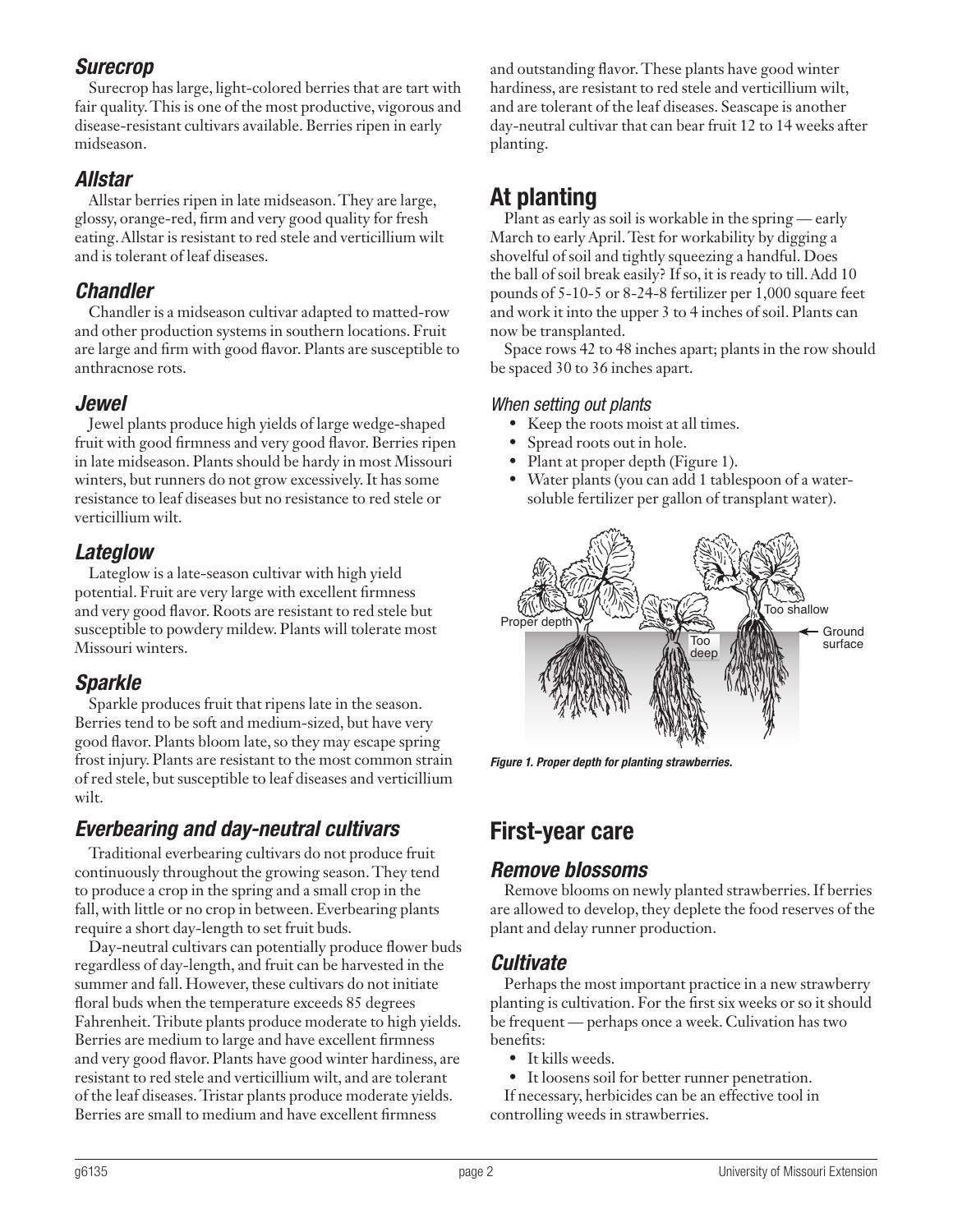

*Figure 2. Train strawberry runners to root in the row.*

#### *Train runners*

To establish manageable rows, train runners to root in the row rather than the aisle between rows (Figure 2).

#### *Irrigate*

Strawberries can survive all but the most severe drought periods. However, irrigate to get the highest yields of large berries. Strawberries should have a minimum of 1 inch of water per week — more during prolonged hot, dry periods. A simple rain gauge will determine weekly rainfall. Irrigate to make up for rainfall deficiencies.

#### *Mulching*

Winter mulch is used to prevent alternate freezing and thawing of the soil that heaves plants out of the bed. Other benefits of mulching include improved control of weeds and grass, protection from severe cold temperatures, and cleaner berries at harvest.

## *Kinds of mulches*

Many materials can be used for mulching; in Missouri the two most commonly used are straw and aged sawdust. Obtain straw shortly after wheat harvest. Loosen bales, and soak with water. This treatment along with rains that follow should germinate most of the grain before it is time to apply the straw.

## *When to apply mulches*

Apply straw mulch in late November or early December — after a few days of temperatures down to 20 degrees Fahrenheit. Straw should be sifted loosely over the plants, just enough to cover them from view. After a week of settling, add additional straw where necessary.

When sawdust is used for a mulch, try to maintain a 1-inch mulch depth. No additional winter protection is needed.

## Second- and third-year care

#### *Remove mulch*

Remove straw mulch in the spring as the weather begins to warm and before bloom. Check closely after each warm period from late February through March; if the strawberry foliage begins to show yellowing, remove the mulch. Rake mulch toward row aisles, but leave a light sprinkling on the plants — they will push through. If spring frosts threaten, rake the mulch back over the plants, but be sure to rake off the mulch during the day.

#### *Control insects and diseases*

Many pest problems can be avoided by using good cultural practices as described above. When insects or diseases can no longer be controlled culturally, pesticides may be applied.

#### *Harvest*

Pick berries daily if possible, and pick all berries that are ripe. Toss out all moldy berries; doing so will help prevent rots from spreading.

#### *Renovate and fertilize*

After harvest, decide what to do with your strawberry bed. The two options are described below.

Simply re-fruit the bed by renovating the plants immediately after harvest. First, remove weeds from row middles. Next, mow old tops off of the strawberry plants to renovate or renew the bed. Set lawn mower high enough to remove strawberry leaves but not injure crowns. Then use a rototiller or spade to narrow each plant row to a 6-inch width. This sounds drastic, but do it. Runner plants from the 6-inch strip of "mother" plants will form a new matted row of plants. Apply 5 pounds of 5-10-5 fertilizer per 100 feet of row (10 pounds if sawdust is used as a mulch). Apply about 11/2 to 2 inches of water a week to the strawberry bed during June, July and August (include rainfall in water total). To prevent overcrowding of plants and reduce the incidence of leaf diseases, thin plants to 5 to 7 plants per square foot. This method of renovation can be used to fruit the strawberry bed for a total of three or four years. During the rest of the growing season, irrigate to provide 1 inch of water per week, and continue to control weeds.

Replant beds after harvesting berries for three or four years. After a few years, strawberry plants tend to become infected with several leaf diseases and have declining yields. When plants become infected, they may be removed and a different crop can be planted on the site. Establish a new strawberry bed the next spring on a site where a different crop was previously planted. To avoid infecting new strawberry plants with verticillium wilt, do not plant them where tomatoes, potatoes, peppers, eggplant, okra, raspberries or vine crops were planted within the previous three years.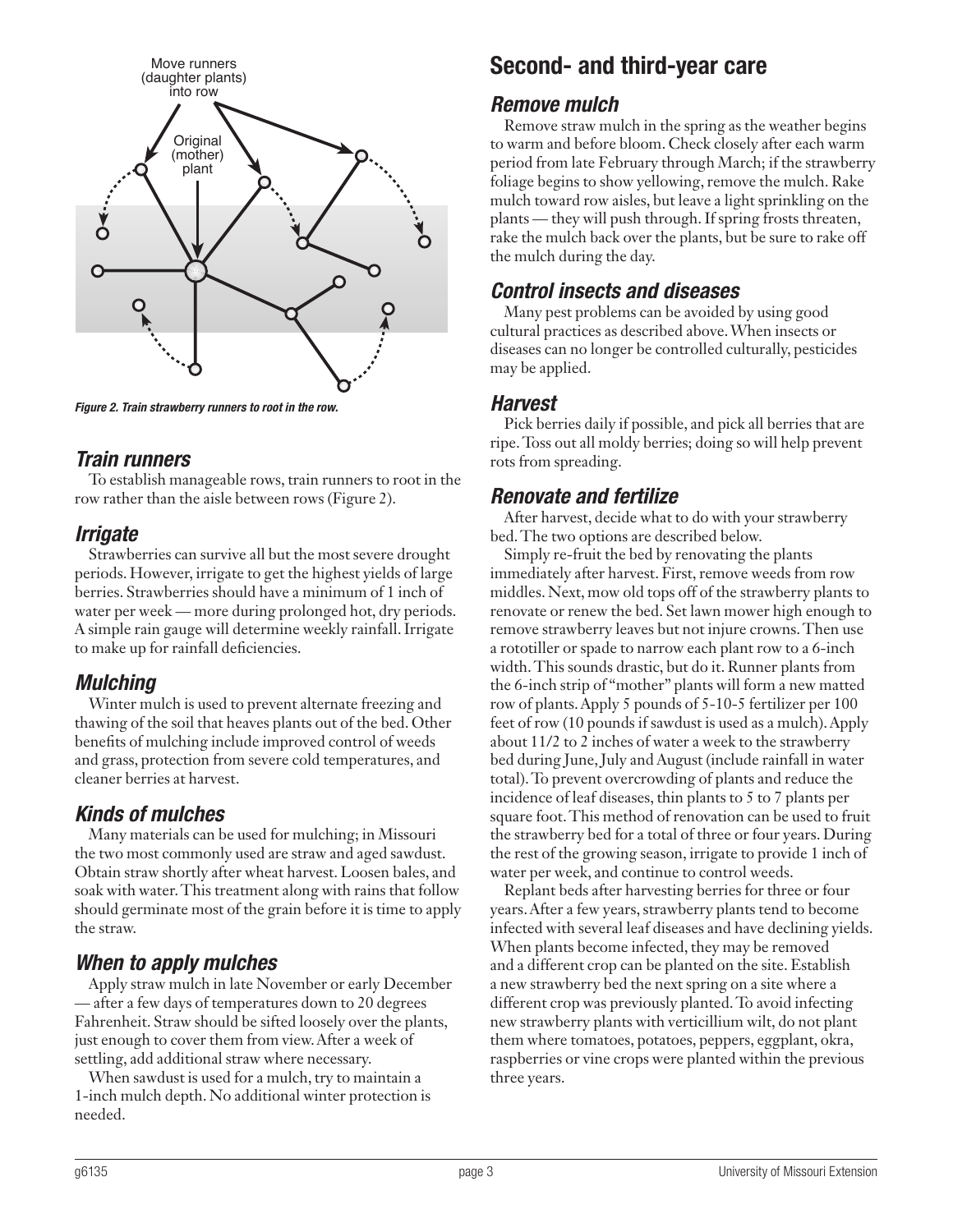# Diseases

## *Black root rot*

Black root rot is caused by soil fungi, nematodes, winter injury, fertilizer burn, drought, too much water or any combination of these. Plants show poor vigor, produce few runner plants and may die in patches. Roots may be spotted with black zones or lack feeder roots, or the entire root system may be killed. Infected roots are black when cut in a cross section. There is no way to control black root rot. However, proper cultural practices that minimize plant stress should limit this disease. If a bed becomes infected with black root rot, plant a new bed in different location, and use only healthy, white-rooted plants.

## *Red stele root rot*

Red stele root rot is caused by a soil-borne fungus and occurs most frequently on poorly drained sites with clay soils. The fungus is most active in the spring and fall when soils are cold and wet. Small feeder roots are killed, giving a "rattail" appearance. Main roots that are infected have rusty-red color in the core or stele. Plants may wilt and die during hot, dry conditions. To avoid this disease, plant only red stele-resistant varieties and plant in a well-drained site in a loamy soil.

## *Leaf spot and leaf scorch*

Leaf spot and leaf scorch are two common foliage diseases. Leaf spot produces spots  $\frac{1}{8}$  to 1/4 inch in diameter with purple borders and light gray centers. Leaf scorch produces small solid-purple spots with rather undefined borders. When numerous, they almost cover the entire leaf. Cultivars vary considerably in tolerance to these diseases. Foliar-applied fungicides aid in the control of these diseases.

## *Verticillium wilt*

Verticillium wilt is caused by a soil-borne fungus. In new strawberry plantings, symptoms appear about the time runners start to grow. In established plantings, symptoms appear when the berries ripen. Older outer leaves of infected plants wilt, turn brown around the edges and between the veins, and eventually die. Petioles of the leaves may also turn red. Few new leaves develop, and new roots that grow from the crown are short and have blackened tips. To avoid this disease, select resistant strawberry cultivars and avoid sites that were previously planted with wiltsusceptible crops.

## *Gray mold*

Gray mold is caused by the fungus *Botrytis*, which overwinters on plant debris on the ground. During bloom the fungus may be spread to blossoms during rainy weather, and the infection then spreads to the developing fruit. This disease often occurs where a dead petal or leaf adheres to the fruit or where a berry touches the soil. The disease appears as a gray, fuzzy mass of fungal spores on berries. To prevent this disease, thin plants to improve air circulation

within the bed and use straw mulch. Fungicides may also be applied.

## *Leather rot*

Leather rot is caused by a fungus that infects the berries when ripening fruit clusters are in contact with the soil or standing in water after a period of warm, rainy weather. Infected immature fruit turns brown. On ripening fruit, the color becomes bleached out, and infected areas are tough and dry. Berries taste bitter and smell rotten. A single infected berry can ruin the flavor of a whole jar of jam. To prevent this disease, use a mulch to minimize rain splash onto the fruit, or fungicides may be applied.

#### *Viruses*

Viruses may stunt plant growth or cause mottling or curling of leaves. They are introduced by insects such as aphids or leafhoppers. To prevent viruses, use certified plants and control these insects.

# Insects and other pests

## *Tarnished plant bugs*

Tarnished plant bugs cause deformed or "nubbin" berries with seeds concentrated at the tip of the fruit. Nymphs puncture individual seeds and inject a toxin so that the fleshy part of the berry stops developing where the seed was injured. Damaged seeds are hollow and turn a straw-brown color. Plant bugs are often in alfalfa; to prevent the bugs from feeding on strawberries, avoid mowing alfalfa when strawberry plants are in bloom.

## *Leafrollers*

These small caterpillars (up to  $\frac{1}{2}$  inch long at maturity) roll the leaves together and feed on them. Leafrollers must be controlled if they become numerous.

#### *Mites*

Tiny, spiderlike creatures, mites are typically found on the underside of leaves. They tend to be the most damaging during hot, dry periods, when they suck plant juices from the leaves.

## *Spotted wing drosophila*

Spotted wing drosophila is a fruit fly that was first detected in Missouri fruit crops in 2013. Small adult flies lay eggs in fruit, and developing larvae infest ripening berries. Removal of infested fruit from the planting and burial or disposal in a closed container will help limit future infestations.

## *Strawberry weevils or clippers*

Weevils and clippers puncture fruit buds with their snouts to feed on immature pollen. Later, females deposit an egg inside a floral bud and girdle the petiole of the bud so that it falls to the ground or is left hanging by a small bit of tissue.